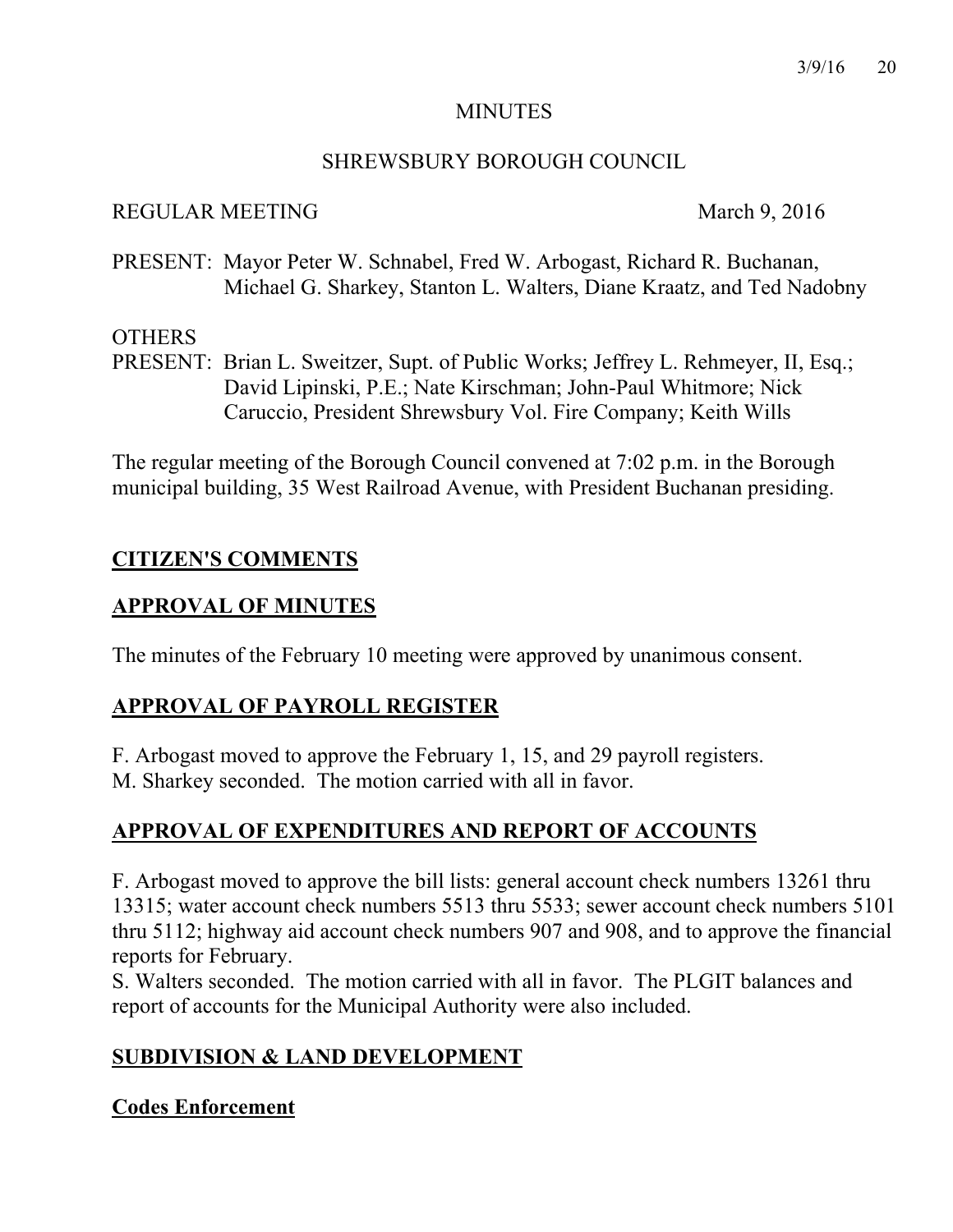Four permits were issued in February. A complaint was received from 35 Brook Meadow Circle about surface water which is a civil matter and not a Borough matter. Phantom Fireworks is no longer pursuing renting 17 Onion Boulevard.

# **Southern Regional Police** – Richard Buchanan and Mayor Schnabel

There was an armed robbery at the gas station at the square recently. It was mentioned this store also sells tobacco and products related to tobacco that are used with illegal drugs. Chief Boddington will be questioned to see if these products are allowed to be sold.

The funding formula meetings will be ongoing as there are differences of opinions. Buck reviewed information he prepared showing the police activity by municipality from 2011 through 2015 based on random patrol time, patrol time percentage, response time, and response time percentage. A letter went to the two school districts and Winterstown and Railroad Boroughs that an increase may be necessary.

**Water & Sewer** – T. Nadobny and Supt. Sweitzer

# Sewer Meters

A Laser Flo and an In-Line sewer meter were demonstrated on the Deer Creek interceptor. The Municipal Authority approved the purchase of two In-Line meters due to the ease of maneuverability, ability to monitor wye manholes simultaneously during storm events, and cost. The cost is approximately \$5,800.00 each with needed attachments and software.

T. Nadobny moved that two FloWAV meters and associated equipment and web hosting be purchased through the Co-Stars program based on the Borough's share of the expense with the Authority which is 57.8%.

S. Walters seconded. The motion carried with all in favor.

## Water Meter Upgrade

R. Buchanan, F. Arbogast, and Supt. Sweitzer met with a representative from L/B Water about upgrading water meters and reading software. The meters will cost similar to the current meters that are routinely replaced based on age. The quotes for the MXUs and Flexnet software were attached.

M. Sharkey moved that the Borough start purchasing the 510M replacements. T. Nadobny seconded. The motion carried with all in favor.

# Susquehanna River Basin Commission Meeting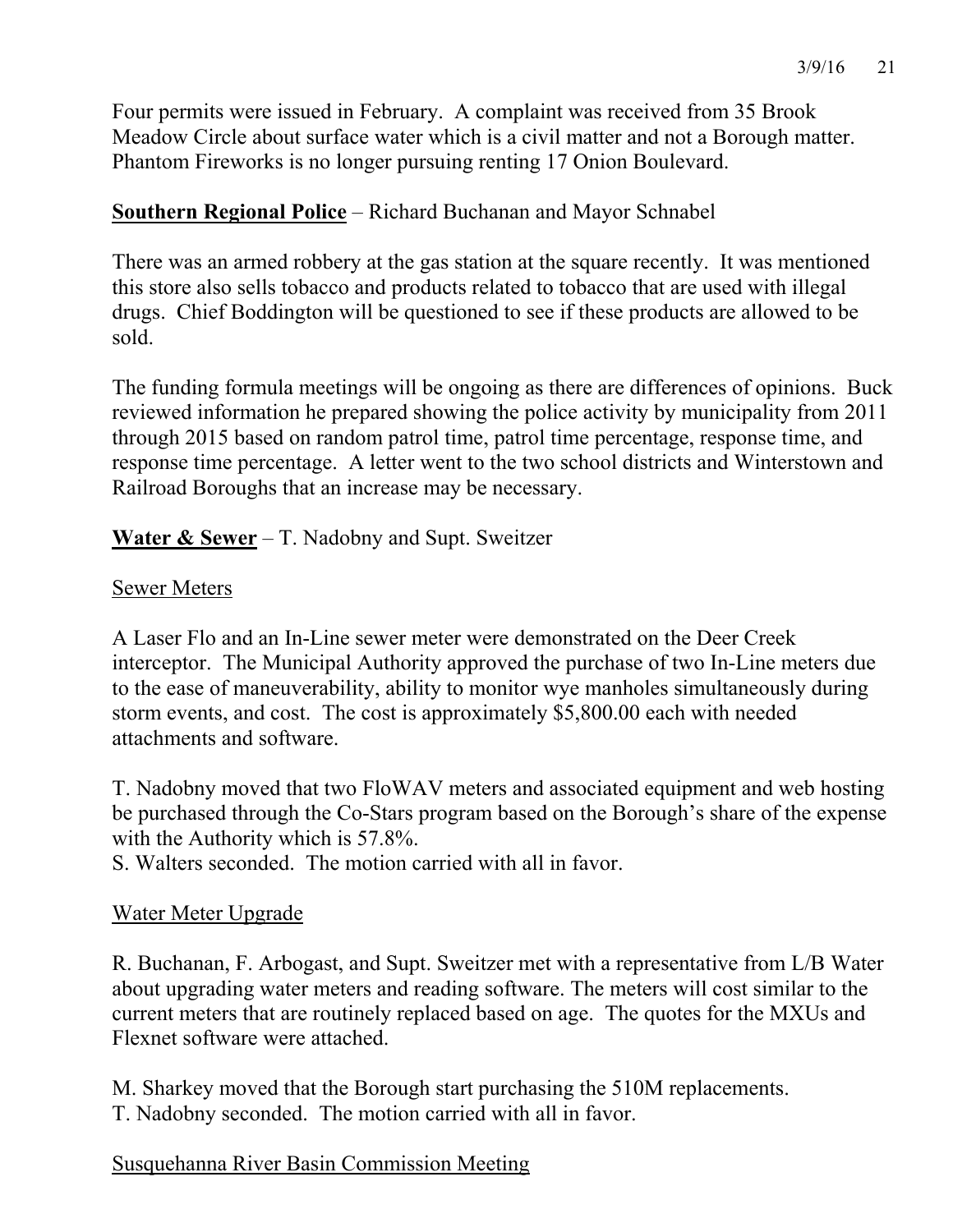Through a grant with the Pennsylvania DEP, the Borough requested the SRBC's assistance with preparing the permit phase for the Village and Meadow Wells. A meeting is scheduled for March 24 and the meeting is to review the data for the two wells. The Meadow Well permit expires on May 11, 2019, and the Village Well permit expires on January 18, 2020.

# Proportionate Sharing Report

Eng. Lipinski will review the report and even though there are still issues to be resolved, the first quarterly payment will be made as an act of good faith.

S. Walters moved to pay the first quarterly payment in the amount of \$186,975.00 as an act of good faith even though there are issues to be resolved. F. Arbogast and D. Kraatz seconded. The motion carried with all in favor.

# **Public Roads & Lighting** – Michael G. Sharkey

# Repaving North Main Street by PennDOT

PennDOT was going to redo the traffic loops at the intersection of Main Street and Forrest Avenue as part of the repaving project. It was recommended by our traffic signal contractor that instead of loops in the roadway, that a laser system be installed for easier access and for repairs. It is more reliable and is less susceptible to the weather. The cost for the laser system is \$40,000.00.

# 201South Main Street/East Church Street Truck Problem

A tractor trailer got stuck at this intersection with the tractor being in the side yard of 201 South Main Street. The truck was on its way to WalMart with the GPS taking him this route. The property owner is having a barrier placed on his property and Supt. Sweitzer marked the site triangle.

# Covington Drive Traffic Study

M. Sharkey and Supt. Sweitzer met with Patrick Wright of LTAP to discuss speeding on Covington Drive. He recommended that Chapter 4 of the Traffic Calming book be reviewed and before any traffic calming measures can be done, a committee should be formed to review the possible solutions. The traffic study is necessary to look at the amount, type, and speed of the vehicles. Andrew Robison of Pennoni Engineering will install radars on Covington Drive and West Forrest Avenue on March 7 and will record data for one week.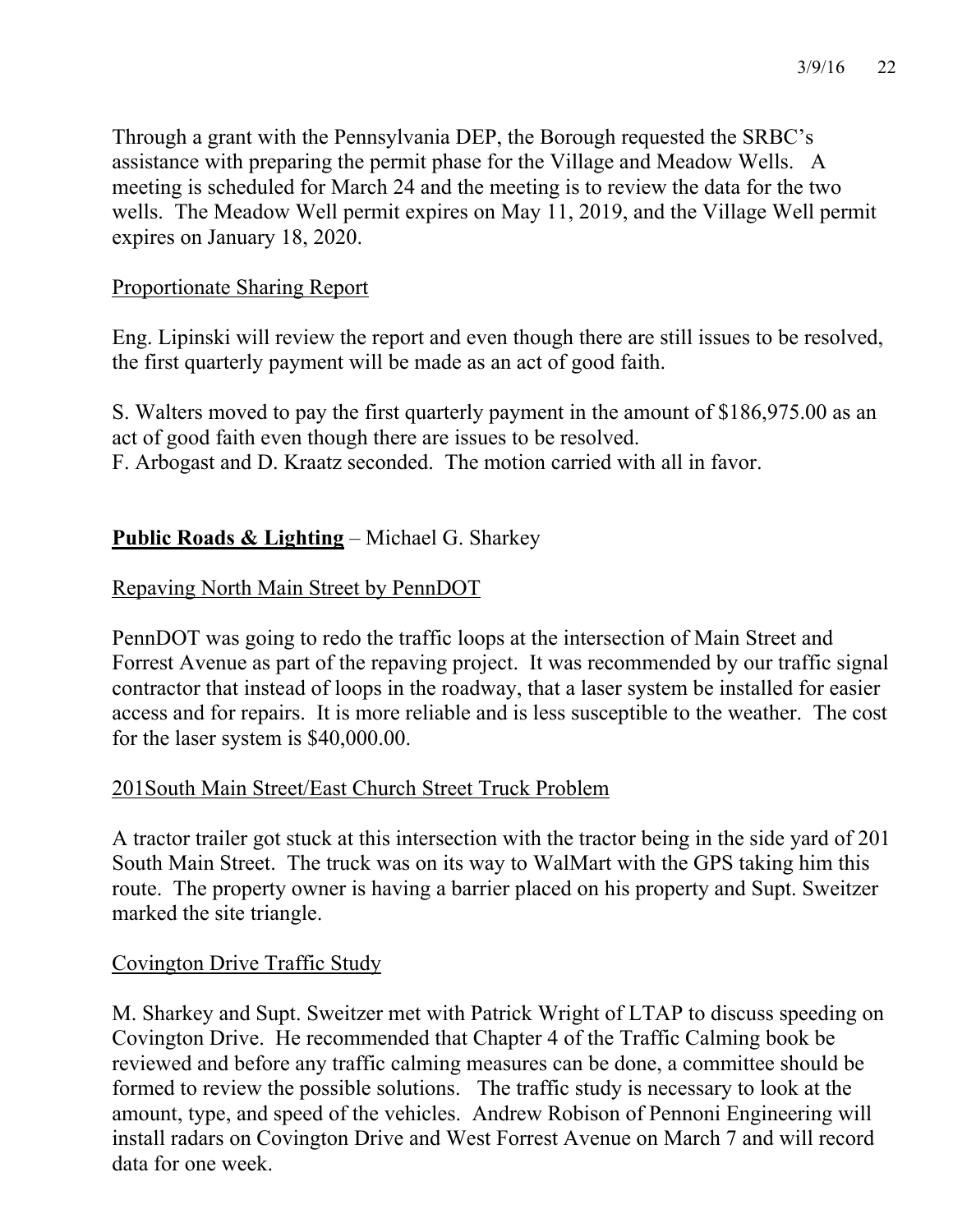# Future Paving

Supt. Sweitzer is working on a cost estimate to replace necessary sewer and water utilities prior to the paving project for the 11 roads rated as below satisfactory.

# Exit 4 Upgrade

PennDOT has scheduled a meeting for March 30 at the Shrewsbury Volunteer Fire Hall.

Mayor Schnabel entered the meeting at 8:03 p.m.

# **Public Lands, Buildings and Finance** – Fred Arbogast

#### New Boiler

There was a problem with the gas valve recently and over the weekend the boiler quit working because the condensate pump stopped working and needed to be cleaned out. The Public Works Department will periodically clean the pump.

## **ENGINEER'S REPORT**

## Southern Farms Phase 2 Sewer Lining

Video Pipe has contacted Supt. Sweitzer two times about finishing the work and both times it snowed and had to be postponed. The remaining funds will not be dispersed until the work is done and videoed. Eng. Lipinski presented a recommendation of payment for the final invoice of \$33,355.50.

M. Sharkey moved that the Borough's portion of the final invoice of \$33,355.50 be paid. D. Kraatz seconded. The motion carried with all in favor.

#### Recorded Subdivision Plan

Eng. Lipinski reported the final plans for Apple Tree Court, Parrish Properties Medical Clinic, and Premier Investment have been recorded.

#### Street, Sewer, and Water Work

The Woodland Drive repaving project should have bids received in April and South Hill Street, Cloverdale Avenue, Lisburn Avenue, and Habelston Avenue water projects may have bids received in May.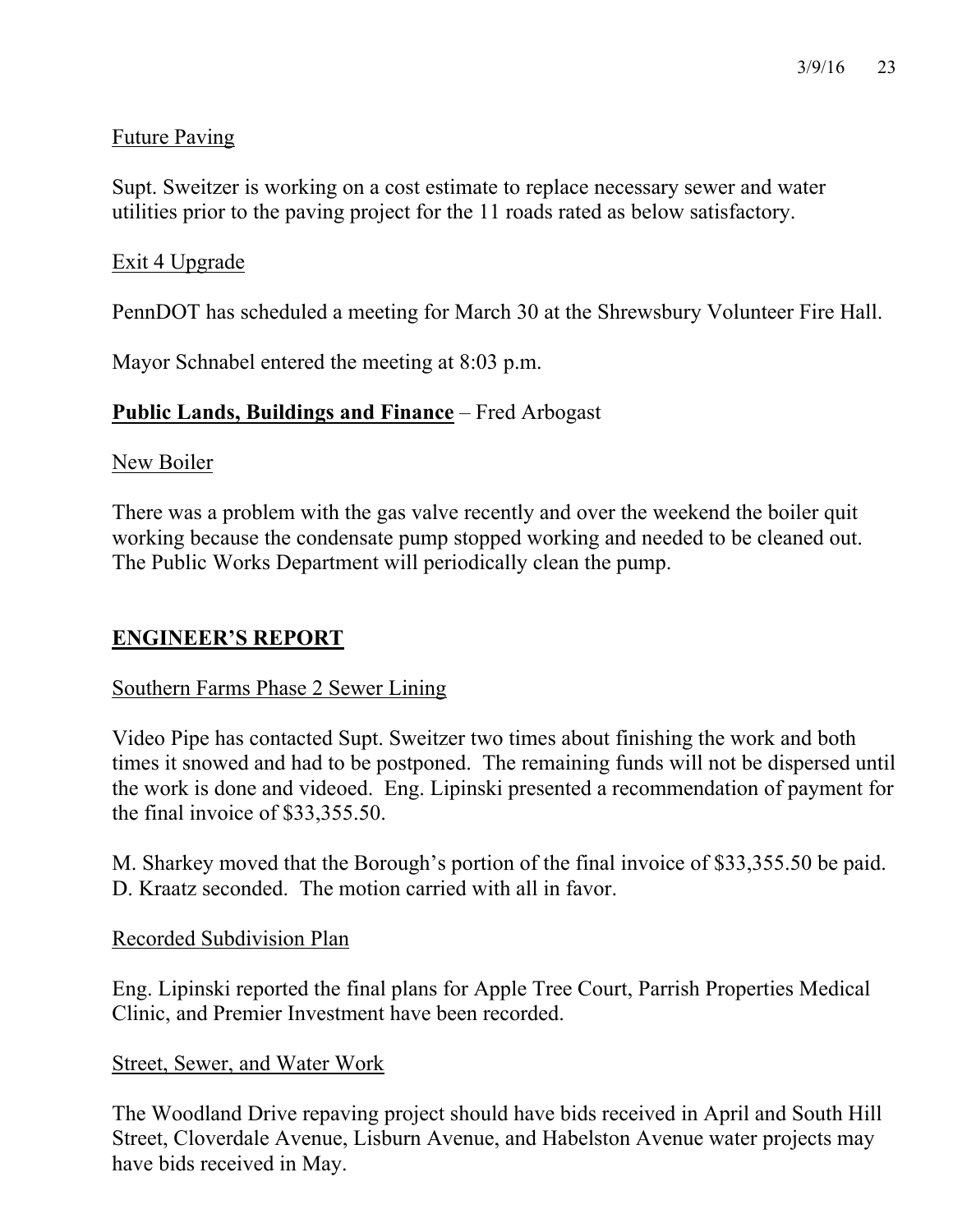# Signal Timing Change for Light at Square

PennDOT has finalized the permit change for the timing of the traffic signal at the square and the Borough's contractor will do the work shortly.

## Repaving of North Main Street

There is a driveway that creates a traffic hazard in the 100 block of North Main Street. The owner will be contacted about having the driveway cut in deeper to avoid the slope. The Public Works Department could perform the work and estimated cost of material is \$500.00.

## Deer Creek Pump Station

The application and a check in the amount of \$500.00 are ready to submit to PADEP.

# **SOLICITOR'S REPORT**

## 13 Tree Hollow Drive

The first attempt of the Sheriff to sell the property occurred in early February. The second sale is listed for April 11. The first order for the Rule to Show Cause Why the Property Should be Sold at a Judicial Sale was received and was served on all parties. If there is no response, Sol. Rehmeyer's office will request the Court to issue the final order allowing the property to be sold free and clear. The Borough received funds for the outstanding water, sewer, and trash billings but not for the mowing charges or attorney's fees.

## Adoption of Fee Schedule Resolution

An updated fee resolution was prepared in order for the Borough to be reimbursed for charges incurred on the Borough's behalf.

F. Arbogast moved to adopt Resolution #2016-2 Establishing a Schedule of Attorney's Fees, Engineering Fees, and Other Charges and Costs Relating to the Collection of Delinquent Fees.

S. Walters seconded. The motion carried with all in favor.

## Street Cut Openings and Excavations Ordinance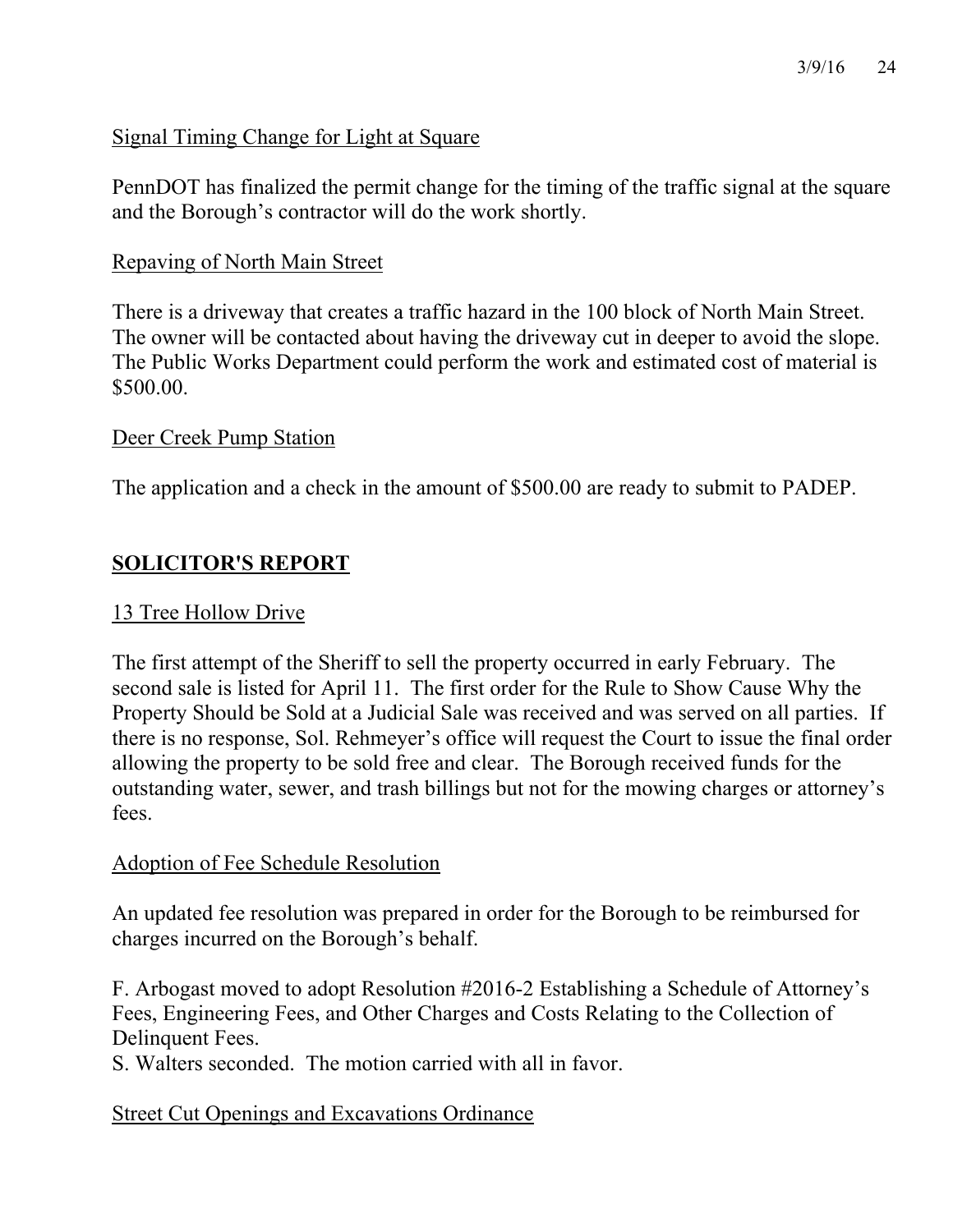The draft ordinance, Letter to Applicant regarding procedures and Letter to Applicant regarding approval were submitted for review at the meeting.

## Use of E-Mail Communication

A draft Council Operating Guidelines was prepared and submitted as part of Sol. Rehmeyer's report. There was discussion regarding the title of the document. Sol. Rehmeyer stated the document is a guideline, not a policy.

S. Walters moved to accept the Council Operating Guidelines for Use of E-Mail Communications F. Arbogast seconded. The motion carried with one opposition, M. Sharkey.

## **EXECUTIVE SESSION**

An executive session was called at 8:49 p.m. to discuss threatened litigation. The meeting was reconvened at 9:22 p.m.

# **Public Safety, Welfare and Personnel** – Fred W. Arbogast

**Secretary's Report** – Cindy L. Bosley

## York County Boroughs Association Meeting

The next meeting is on March 31 in Seven Valleys.

## **York Adams Tax Bureau** – Michael Sharkey

M. Sharkey stated he was nominated at the January meeting as the second Vice President. He is a member of the Tax Collection Committee, required by Act 32, and the Committee met on February 29.

#### **Subdivision, Land Development and Zoning**

## **Planning Commission/Regional Planning Commission**

# **UNFINISHED BUSINESS**

## **NEW BUSINESS**

Council Vacancy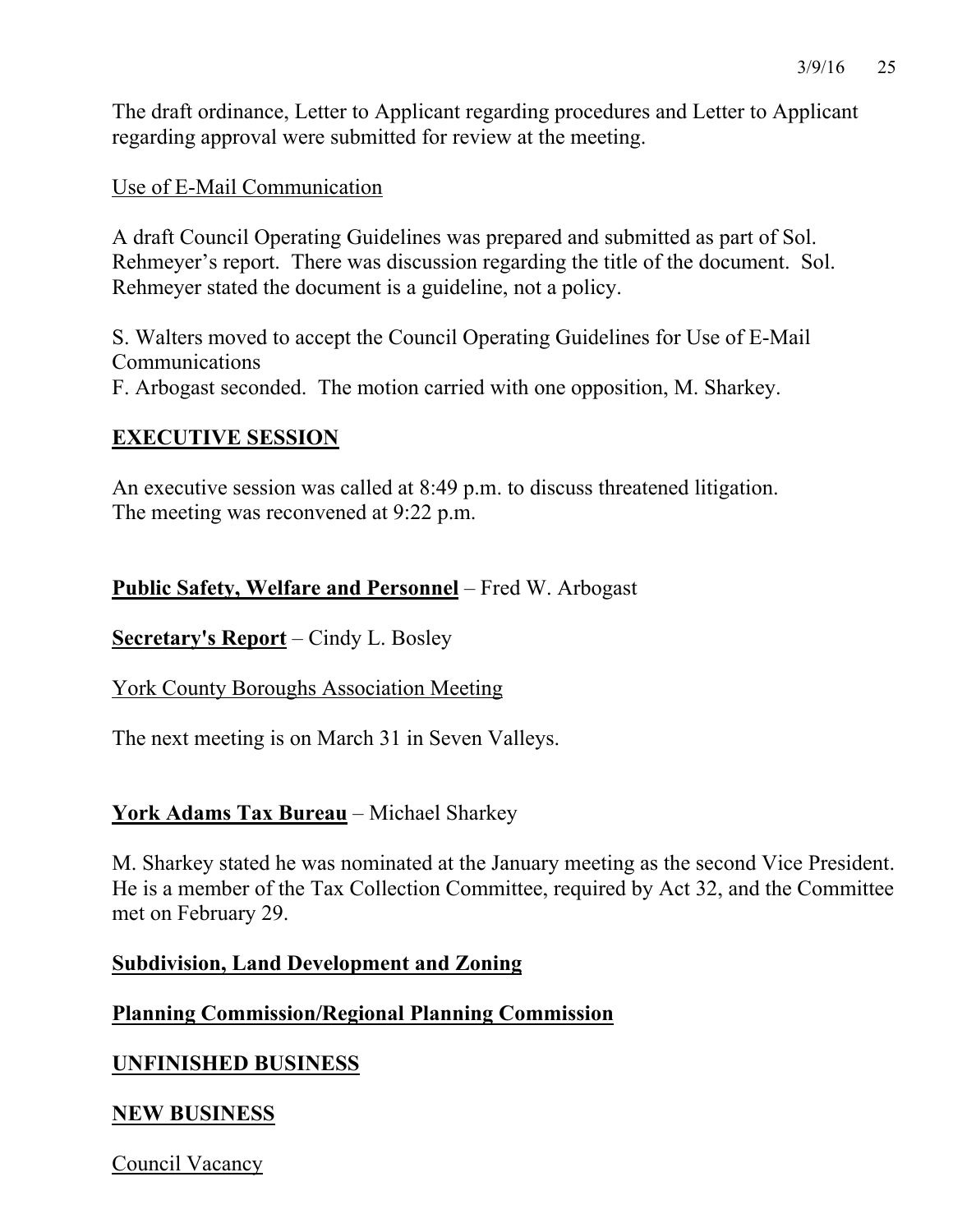A resume was received from Bryan K. Wills, who is also the Chairman of the Planning Commission.

M. Sharkey moved to appoint Bryan (Keith) Wills to fill the unexpired term of Christopher M. Skoglind. T. Nadobny seconded. The motion carried with all in favor. Mayor Schnabel administered the Oath of Office to Keith.

Issue Control Sheet

The sheet was updated accordingly.

# **COMMUNICATIONS**

# Letter from Attorney Steven Hovis, Proportionate Sharing Report 2011

In July, 2012, New Freedom Borough sent a letter that a review of past proportionate share reports showed that the amount due for capital projects that were not calculated correctly and billed to the Borough is \$12,083.00. This is for the years 2000 through 2007. A letter was sent to New Freedom Borough on September 13, 2012, that the Borough and Authority had concerns that this reconciliation was done as a result of our questioning expenses in early 2012. Since the Authority and Borough felt the statute of limitations had passed for such collection, an offer to pay half of the \$12,083.00 was made and we had no response until the letter dated February 10, 2016, from Attorney Hovis. This will be addressed during the upcoming meeting with New Freedom Borough to review the most recent proportionate share report and other issues.

## Pedestrian Crossing Request at Market Square

A resident from the SpiriTrust (former Lutheran Home) complex requested that pedestrian crossings lights be placed at the intersection of South Main Street and Old Farm Lane/Constitution Avenue. PennDOT has responded that installing crosswalks and push buttons would also require the installation of ADA curb ramps and pedestrian signal heads (hand/countdown). Eng. Lipinski was asked to determine an estimate for these items and in the meantime, a letter will be sent to the SpiriTrust complex to see if it would contribute heavily toward the project if the Borough decided to proceed. Another possibility would be to install a crosswalk and a sign reminding motorists that pedestrians in the crosswalk have the right-of-way.

## National Motto